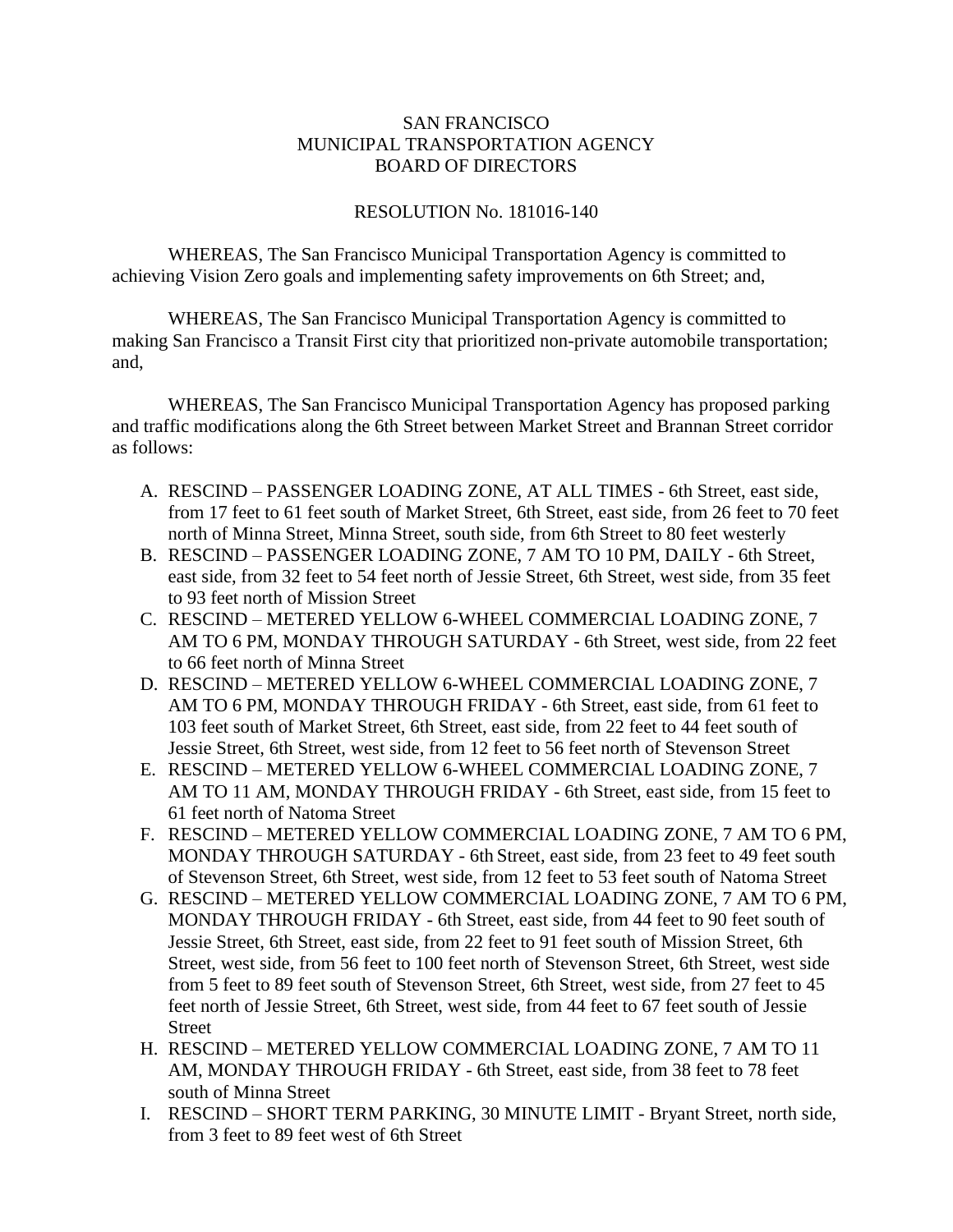- J. RESCIND BLUE ZONE, DISABLED PARKING ONLY, AT ALL TIMES 6th Street, west side, from Jessie Street to 21 feet southerly, Stevenson Street, south side, from 9.5 feet to 28 feet east of 6th Street
- K. RESCIND TOW AWAY NO STOPPING ANYTIME EXCEPT MARKED POLICE VEHICLES - 6th Street, west side, from 21 feet to 44 feet south of Jessie Street
- L. RESCIND NO LEFT TURN, 7 AM TO 7 PM EXCEPT SATURDAY AND SUNDAY, EXCEPT MUNI - 6th Street, northbound, at Mission Street
- M. RESCIND NO LEFT TURN, 7 AM TO 7 PM EXCEPT SATURDAY AND SUNDAY - 6th Street, northbound, at Howard Street
- N. RESCIND TOW-AWAY NO STOPPING, 7 AM TO 9 AM AND 3 PM TO 7 PM, MONDAY THROUGH FRIDAY - 6th Street, both sides, from Folsom Street to Brannan Street, 6th Street west side, from Howard Street to Folsom Street
- O. ESTABLISH TOW AWAY NO STOPPING ANYTIME, ESTABLISH –6th Street, east side, from Market Street to 70 feet southerly, 6th Street, east side, from Stevenson Street to 30 feet northerly, 6th Street, east side, from Stevenson Street to 28 feet southerly, 6th Street, east side, from Jessie Street to 34 feet northerly, 6th Street, east side, from Jessie Street to 25 feet southerly, 6th Street, east side, from Mission Street to 20 feet northerly, 6th Street, east side, from Mission Street to 20 feet southerly, 6th Street, east side, from Minna Street to 26 feet northerly, 6th Street, east side, from Minna Street to 22 feet southerly, 6th Street, east side, from Natoma Street to 26 feet northerly, 6th Street, east side, from Natoma Street to 28 feet southerly, 6th Street, east side, from Howard Street to 23 feet northerly, Howard Street, north side, from 6th Street to 17 feet easterly, 6th Street, east side, from Howard Street to 36 feet southerly, 6th Street, east side, from Folsom Street to 42 feet northerly, 6th Street, east side, from Folsom Street to 50 feet southerly, Harrison Street, north side, from 6th Street to 24 feet easterly, Harrison Street, south side, from 6th Street to 27 feet easterly, 6th Street, west side, from Market Street to 70 feet southerly, 6th Street, west side, from Stevenson Street to 26 feet northerly, 6th Street, west side, from Stevenson Street to 35 feet southerly, 6th Street, west side, from Jessie Street to 25 feet northerly 6th Street, west side, from Jessie Street to 25 feet southerly, 6th Street, west side, from Mission Street to 20 feet northerly, 6th Street, west side, from Mission Street to 20 feet southerly, 6th Street, west side, from Minna Street to 30 feet northerly, 6th Street, west side, from Minna Street to 23 feet southerly, 6th Street, west side, from Natoma Street to 23 feet northerly, 6th Street, west side, from Natoma Street to 31 feet southerly, 6th Street, west side, from Howard Street to 35 feet southerly, 6th Street, west side, from Folsom Street to 25 feet northerly, 6th Street, west side, from Folsom to Street to 27 feet southerly, 6th Street, west side, from Harrison Street to 53 feet southerly, Harrison Street, south side, from 6th Street to 49 feet westerly
- P. ESTABLISH PASSENGER LOADING ZONE, AT ALL TIMES 6th Street, east side, from 30 feet to 74 feet north of Stevenson Street, 6th Street, east side, from 26 feet to 70 feet north of Minna Street
- Q. ESTABLISH PASSENGER LOADING ZONE, 7 AM TO 10 PM, DAILY 6th Street, east side, from 34 feet to 55 feet north of Jessie Street, 6th Street, west side, from 20 feet to 86 feet north of Mission Street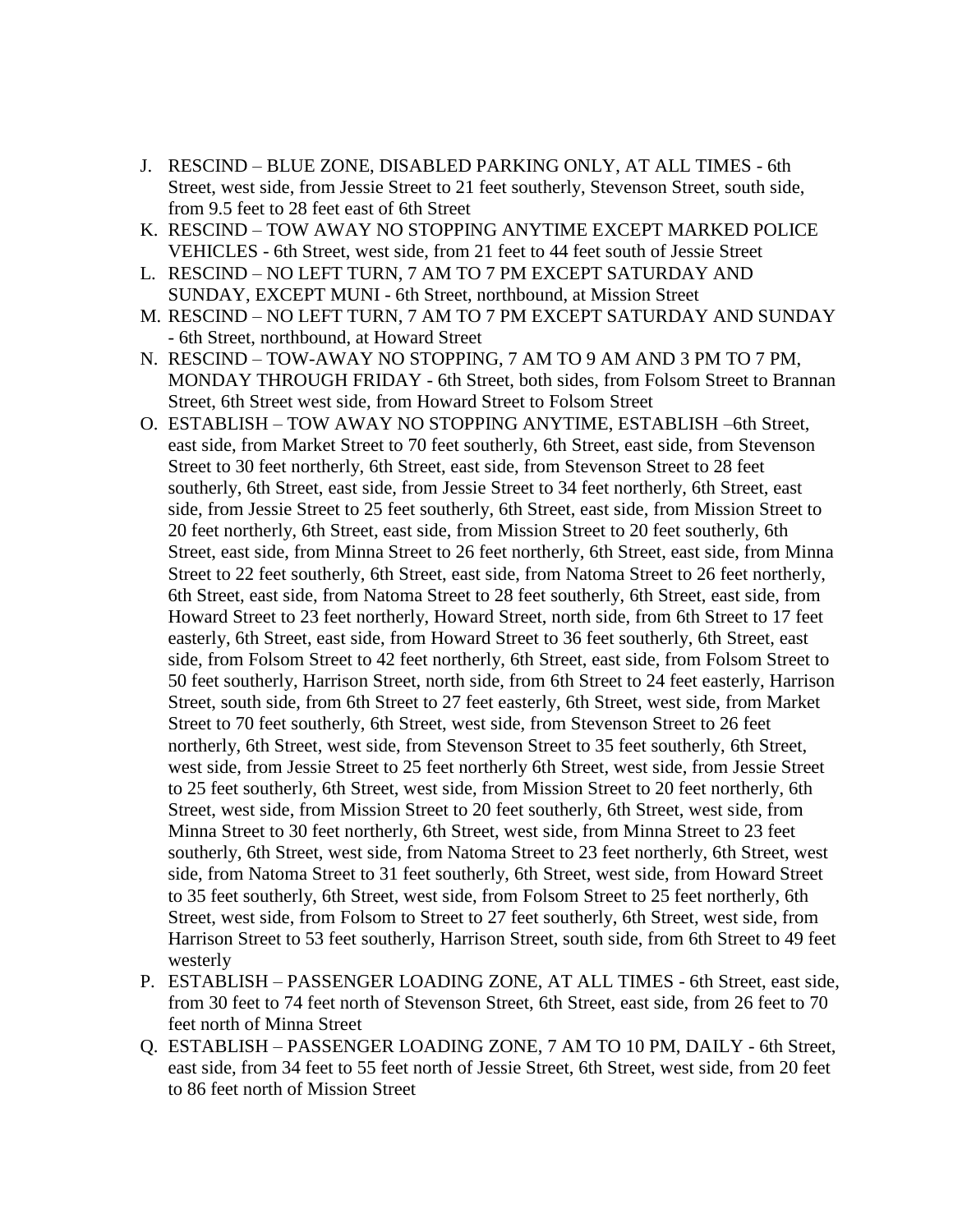- R. ESTABLISH METERED YELLOW 6-WHEEL COMMERCIAL LOADING ZONE, 7 AM TO 6 PM, MONDAY THROUGH FRIDAY - 6th Street, east side, from 70 feet to 96 feet south of Market Street, 6th Street, east side, from 22 feet to 78 feet south of Minna Street, 6th Street, west side, from 26 feet to 93 feet north of Stevenson Street, 6th Street, west side, from 45 feet to 89 feet south of Mission Street
- S. ESTABLISH METERED YELLOW COMMERCIAL LOADING ZONE, 7 AM TO 6 PM, MONDAY THROUGH FRIDAY - 6th Street, east side, from 28 feet to 91 feet south of Stevenson Street, 6th Street, east side, from 25 feet to 85 feet south of Jessie Street, 6th Street, east side, from 20 feet to 90 feet south of Mission Street, 6th Street, west side, from 25 feet to 45 feet north of Jessie Street, 6th Street, west side, from 65 feet to 89 feet south of Stevenson Street, 6th Street, west side, from 47 feet to 73 feet south of Jessie Street, 6th Street, west side, from 30 feet to 74 feet north of Minna Street, 6th Street, west side, from 31 feet to 68 feet south of Natoma Street
- T. ESTABLISH SHORT TERM PARKING, 30 MINUTE LIMIT 6th Street, east side, from 30 feet to 75 feet north of Mission Street
- U. ESTABLISH BLUE ZONE, DISABLED PARKING ONLY, AT ALL TIMES 6th Street, east side, from 26 feet to 61 feet north of Natoma Street, 6th Street, west side, from 35 feet to 65 feet south of Stevenson Street, 6th Street, west side, from 20 feet to 45 feet south of Mission Street
- V. ESTABLISH TOW AWAY NO STOPPING ANYTIME EXCEPT MARKED POLICE VEHICLES - 6th Street, west side, from 25 feet to 47 feet south of Jessie Street
- W. ESTABLISH TOW AWAY NO PARKING ANYTIME Stevenson Street, south side, from 6th Street to 30 feet easterly, Jessie Street, south side, from 6th Street to 30 feet easterly, Minna Street, south side, from 6th Street to 30 feet easterly, Minna Street, south side, from 6th Street to 80 feet westerly, Natoma Street, south side from 6th Street to 30 feet easterly, Natoma Street, north side, from 6th Street to 30 feet westerly
- X. ESTABLISH TOW AWAY NO STOPPING ANYTIME 6th Street, west side, from 45 feet to 61 feet north of Jessie Street, 6th Street, east side, from 20 feet to 30 feet north of Mission Street, 6th Street, east side, from 61 feet to 77 feet north of Natoma Street, 6th Street, west side, from Howard Street to 80 feet northerly, 6th Street, west side, from Harrison Street to 125 feet northerly, 6th Street, east side, from Harrison Street to Ahern Way, 6th Street, east side, from Bryant Street to 125 feet southerly, Bryant Street, north side, from 6th Street to 89 feet westerly, 6th Street, west side, from Brannan Street to 125 feet northerly
- Y. ESTABLISH NO LEFT TURN 6th Street, southbound, at Jessie Street, 6th Street, southbound, at Natoma Street
- Z. ESTABLISH NO LEFT TURN, 6 AM TO 10 PM, DAILY 6th Street, southbound, at Stevenson Street
- AA. ESTABLISH NO LEFT TURN AT ALL TIMES EXCEPT MUNI 6th Street, northbound, at Mission Street
- BB. ESTABLISH CROSSWALK 6th Street, north crosswalk, at Stevenson Street, 6th Street, south crosswalk, at Stevenson Street, 6th Street, north crosswalk, at Minna Street, 6th Street, north crosswalk, at Natoma Street, 6th Street, south crosswalk, at Natoma Street; and,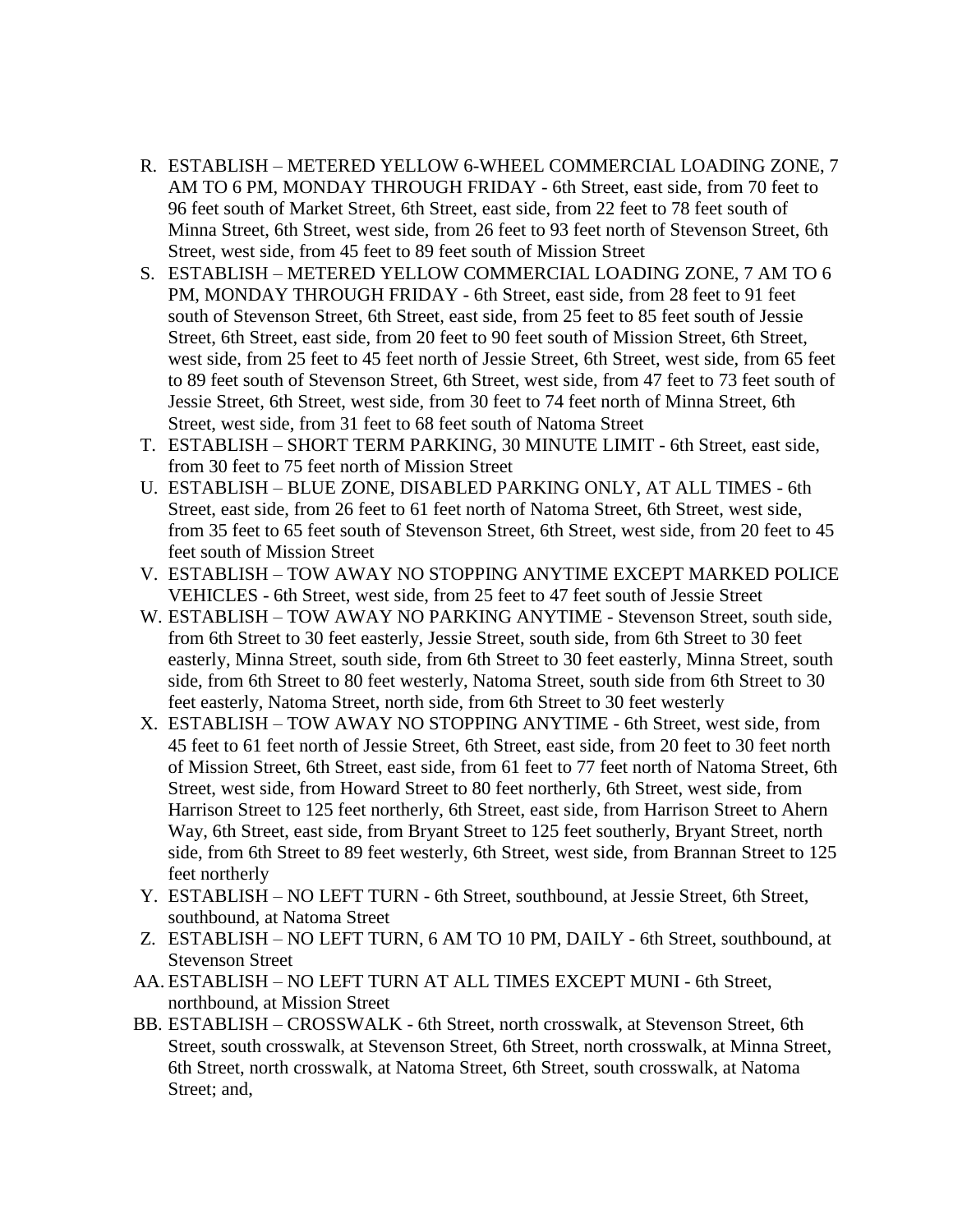WHEREAS, On September 13, 2018, the San Francisco Planning Department determined that the proposed Sixth Street Safety Project is within the scope of the Sixth Street Safety Project Final Negative Declaration (FND, Case No. 2014.1010E) issued by the Planning Department on October 23, 2017; and

WHEREAS, As part of approval of this item, the SFMTA Board of Directors has reviewed and considered the FND and the record as a whole and finds that the FND is adequate, accurate and objective, and that there is no substantial evidence that the proposed project will have a significant effect on the environment; and

WHEREAS, A copy of the CEQA determination is on file with the Secretary to the SFMTA Board of Directors, and may be found in the records of the Planning Department at 1650 Mission Street in San Francisco, and is incorporated herein by reference; and

WHEREAS, The public has been notified about the proposed modifications and has been given the opportunity to comment on those modifications through the public hearing process; now, therefore, be it

RESOLVED, That the SFMTA Board of Directors has reviewed and considered the Sixth Street Safety Project Final Negative Declaration and the record as a whole and finds that there is no substantial evidence that the proposed project will have a significant effect on the environment; and, be it further

RESOLVED, That the Board further finds that since the Sixth Street Safety Project Final Negative Declaration was finalized, there have been no substantial project changes and no substantial changes in project circumstances that would require major revisions to the FND due to the involvement of new significant environmental effects or an increase in the severity of previously identified significant impacts, there is no new information of substantial importance that would change the conclusions set forth in the FND, and that the proposal would not require the preparation of a subsequent negative declaration under CEQA Guidelines section 15162; and, be it further

RESOLVED, That the SFMTA Board of Directors finds on the basis of the whole record before it that there is no substantial evidence that the proposed 6th Street Pedestrian Safety Project may have a significant effect on the environment, and therefore no further environmental review is required; the Board also finds that the Sixth Street Safety Project Final Negative Declaration reflects the Board's independent judgment and analysis; and the Board adopts the Sixth Street Safety Project Final Negative Declaration; no Mitigation Monitoring and Reporting Program is required for the proposed project; thus, there are no mitigation measures to adopt as conditions of approval; and, be it further